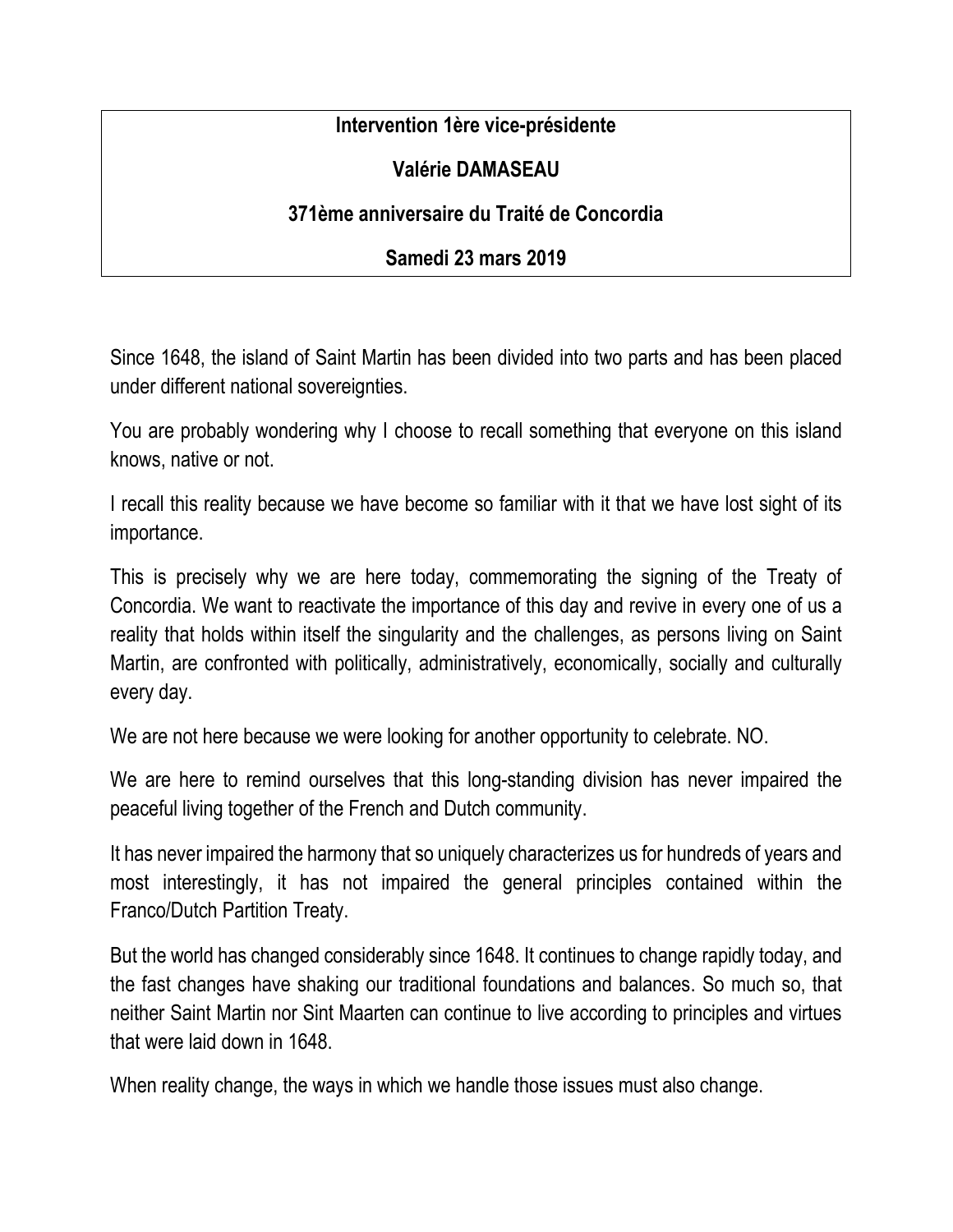The Treaty of Concordia was a brilliant idea at a time when wars were the main process that led to agreements.

What made it brilliant was that it was a **formal** arrangement that was primarily a **friendly** arrangement, an **alliance** between two communities and it determined the **common** rules for **joint** use of the goods of the land.

Many changes have taken place since 1648. The northern side has become a Collectivité d'Outre Mer (an Overseas Community of France) since 2007 and the southern side has become a country within the Kingdom of the Netherlands since 2010.

On one hand, the principles that governed the Treaty of 1648 are still intact and the people of both sides are still strongly attached to these principles. On the other hand, the cooperation between the two sides is more than ever necessary to face the struggles of this era.

It is therefore the time to set a body in charge of the cooperation between Saint-Martin and Sint Maarten, that will make possible the joint management and the finding of joint solutions to common issues. A "people's United Congress" that would renew the 1648 agreement and confer on it the legal legitimacy that it lacks.

Our young people have expressed themselves on this matter and consider it a vital element for a better tomorrow and they are the tomorrow in question. Therefore, this true cooperation between both sides of this island imposes itself as a duty.

People are attached to both sides of the island. Which represents the crib where their families were born, their heritage, the space that provides the conditions for their becoming and the becoming of their children.

Two are better than one, they say.

Whether it is about administering the territory, Town planning, Protecting the environment Providing potable water Treating waste Garbage collection Fitting out the coastline Using marine resources managing traffic, land, air and sea transport